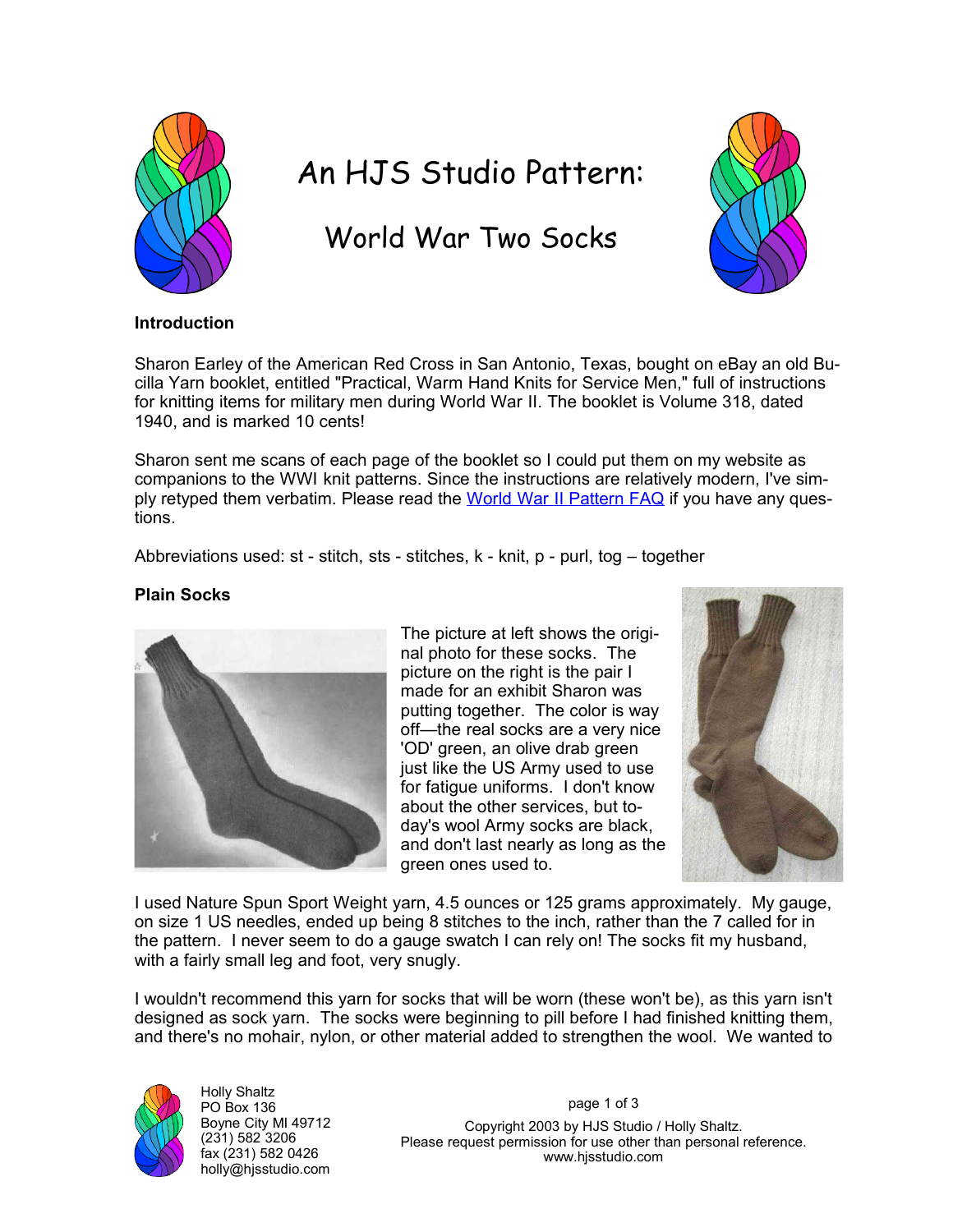use 100% wool because that's what most likely would have been used during the war, but they must have used stronger wools for sock yarns back then!

An interesting feature of this pattern is that the heel flap is plain stockinette stitch. I also felt the flap was a little shallow, but perhaps that's just in comparison to legs and feet today— Americans are longer today than they were nearly 70 years ago.

#### **Plain Socks No. 206**

#### **Medium Size**

**MATERIALS:** Bear Brand or Bucilla Cassimere Sport Yarn, 2 balls, or Bear Brand or Bucilla Ladyfair Sweater and Stocking Yarn, 2 skeins.

1 set (5) Bucilla Steel Knitting Needles, Sock Size No. 11, Article 3494.

#### *Editor's note: On needle size, please see my WW II Pattern FAQ, or simply use the size needles you need to achieve the gauge.*

**Gauge:** 7 sts=1 inch, 10 rows=1 inch

**CUFF**— Cast on 64 sts, divide on 3 (or 4) needles, join and work ribbing of k 2, p 2 for 4 inches.

**LEG**— K plain until leg measures 6 inches from cuff. Next round k 1, k 2 tog, k to within 3 sts of end of round, slip 1, k 1, pass the slipped st over the knitted ("slip, k and pass,") k the last st of round. K 6 rounds even. Next round, k 1, k 2 tog, k to the last 3 sts of round, slip, k and pass, k the last st. Work even (60 sts) until leg measures 8 inches from cuff, ending st at center of back (between the decreases).

**HEEL**— Slip 15 sts on each side of back to 1 needle, for heel, leave remaining 30 sts on the 2 instep needles. Turn, working from wrong side slip first st as if to p, p across the heel needle, turn, slip first st as if to k, k to end of heel sts. Repeat these 2 rows until there are 24 rows from beginning of heel (12 slipped sts at each side edge). Begin to turn the heel on wrong side: slip first st, p 16, p 2 tog, turn, slip 1, k 4, slip, k and pass; turn, slip 1, p 5, p 2 tog, turn; slip 1, k 6, slip, k and pass; turn, slip 1, p 7, p 2 tog, turn; slip 1, k 8, slip, k and pass; turn. Continue in this way to work toward sides of heel, having 1 more st between decreases in every row, until 1 st is left at each side; in next 2 rows work this st together with the one just before it; there will then be 16 sts left on needle.

**GUSSETS AND FOOT**— Pick up and k 12 sts on left side edge of heel, k the 2 instep needles, pick up and k 12 sts on right side edge of heel, k 8 of the heel sts to the same needle. There will be 20 sts on each of the 2 sole needles, and 30 sts across instep. K 1 round even. Counting from center of heel, k to within 3 sts of end of first needle, k 2 tog, k1; k across instep; on last needle k 1, slip, k and pass, k to end of needle. Repeat the last 2 rounds until 13 sts are left on each sole needle (56 sts in round). Work even until foot measures 7 1/2 inches from heel (k more, or less, for different sizes).

**TOE**— Place 14 sts on 1st needle (counting from center of sole), 28 sts on 2nd needle, and 14 sts on 3rd needle. K to within 3 sts of end of 1st needle, k 2 tog, k last st; on 2nd needle,



Holly Shaltz PO Box 136 Boyne City MI 49712 (231) 582 3206 fax (231) 582 0426 holly@hjsstudio.com

page 2 of 3

Copyright 2003 by HJS Studio / Holly Shaltz. Please request permission for use other than personal reference. www.hjsstudio.com